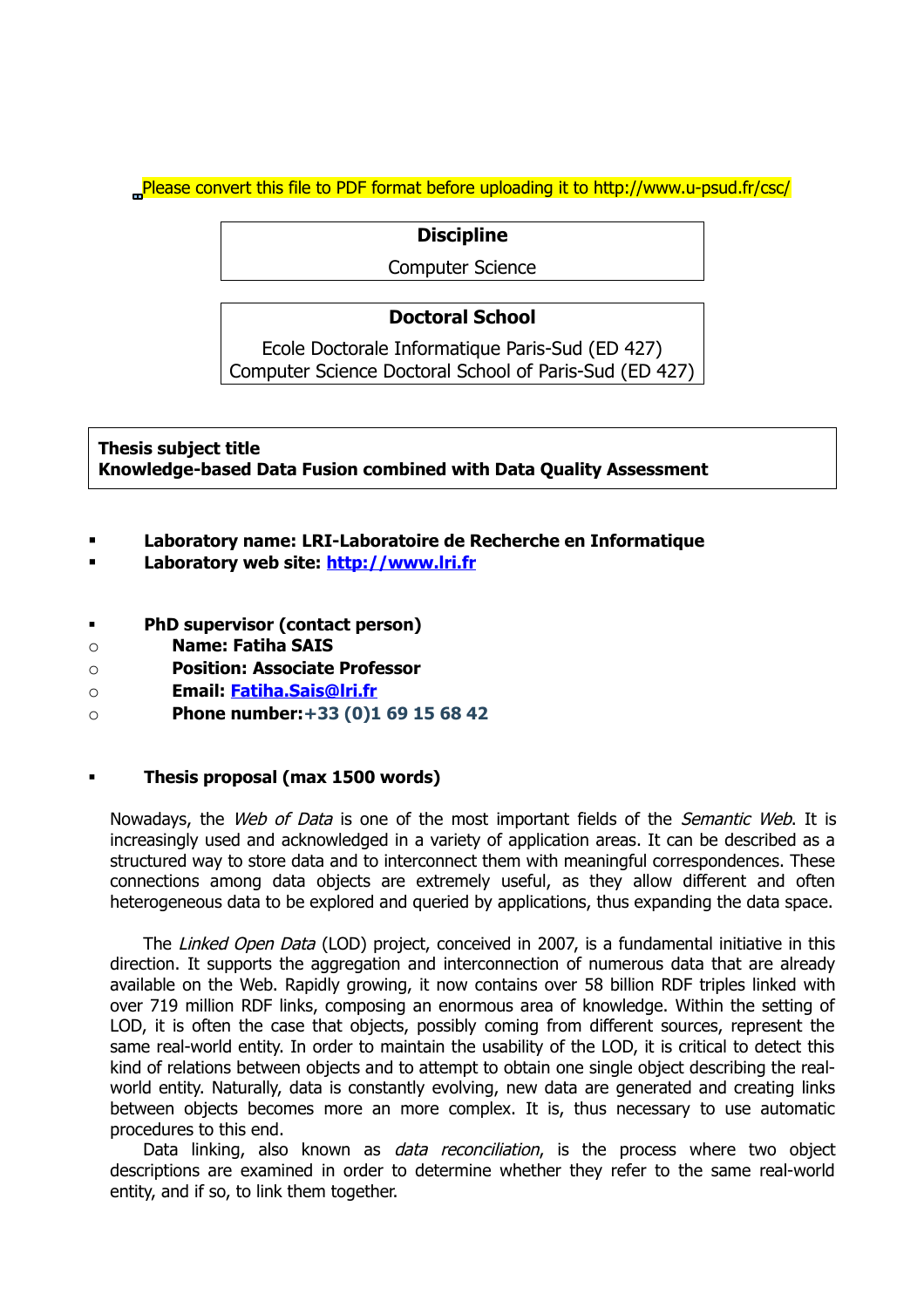Then, data fusion encompasses the effort to acquire a single homogenized object by merging the conflicting information of the linked individual objects. The objects marked with the owl: sameAs may contain different, conflicting or inconsistent values in their properties. For each property, the conflict of its different values must be compromised and the most appropriate value must be chosen. The task of data fusion consists in merging the individual representations by resolving these conflicts and generating one single final object containing the entirety of the real-world entity's information. The data fusion is an essential step towards avoiding redundancy, grouping together the best quality information and giving consistent answers to the users, in the linked data environment.

In this PhD project we will explore and study the problem of data fusion. Clearly, in the setting of linked data, there exist various different reconciled datasets whose objects are linked with semantic *owl:sameAs* relations. We attempt to merge the often conflicting information of these reconciled objects in order to obtain unified representations that only contain the best quality information. During data fusion process, the main difficulty resides in the conflicts between property values, i.e. choose one value or one set of values from the possible values of one property. These conflicts are mainly due to the heterogeneity and to the low quality of the data (freshness, errors, information incompleteness, difference in granularity level). The data fusion approach will allow: (i) to select and combine different criteria (e.g., age, frequency, source reliability, domain-dependent functions) of value choice, (ii) ensure that the domain constraints are satisfied and (iii) take into account informations on data provenance.

In this project we will also study how domain knowledge usually represented in an ontology can be used to better determine the best property values. Indeed, domain knowledge as property functionality, generalisation/specialisation, disjunction and synonymy relations can be used to solve some of the value conflicts. Furthermore, more dataset-dependent knowledge can also be exploited in data fusion. This knowledge may express constraints on property values, semantic dependencies and functional dependencies between properties. For example, one can exploit the knowledge on the fact that in bibliographic datasets, the value of the property birthDate of an author should be lower than the *publicationDate* value of one of his publications. In addition, to keep track of information concerning the data fusion process, i.e. the reasons and the knowledge that conducted to a fusion decision, in this PhD we will also study and design a data fusion provenance model. Thus, a data fusion explanation step become straightforward. Finally, we will study an extension of the developed data fusion approach to fuse descriptions that do not refer to the same real world object but to the same abstract object. For example, fuse the two book descriptions representing two different editions or translations of the same art of work (book).

For the evaluation and the validation of the PhD results, real RDF data available on the LOD can be used. The LOD datasets concern a big variety of application domains like government, life science, bibliographic, social and so on. Other datasets on the domain of biorefineries will be provided by our partner INRA (UMR IATE). It will be used in a context of determining new experimental tendencies in this domain and to improve the data quality.

This PhD project, we be under the supervision of Fatiha Saïs (Associate Professor at Paris Sud University), Patrice Buche (Research Engineer -HDR from INRA) and Rallou Thomoploulos (Researcher HDR at INRA).